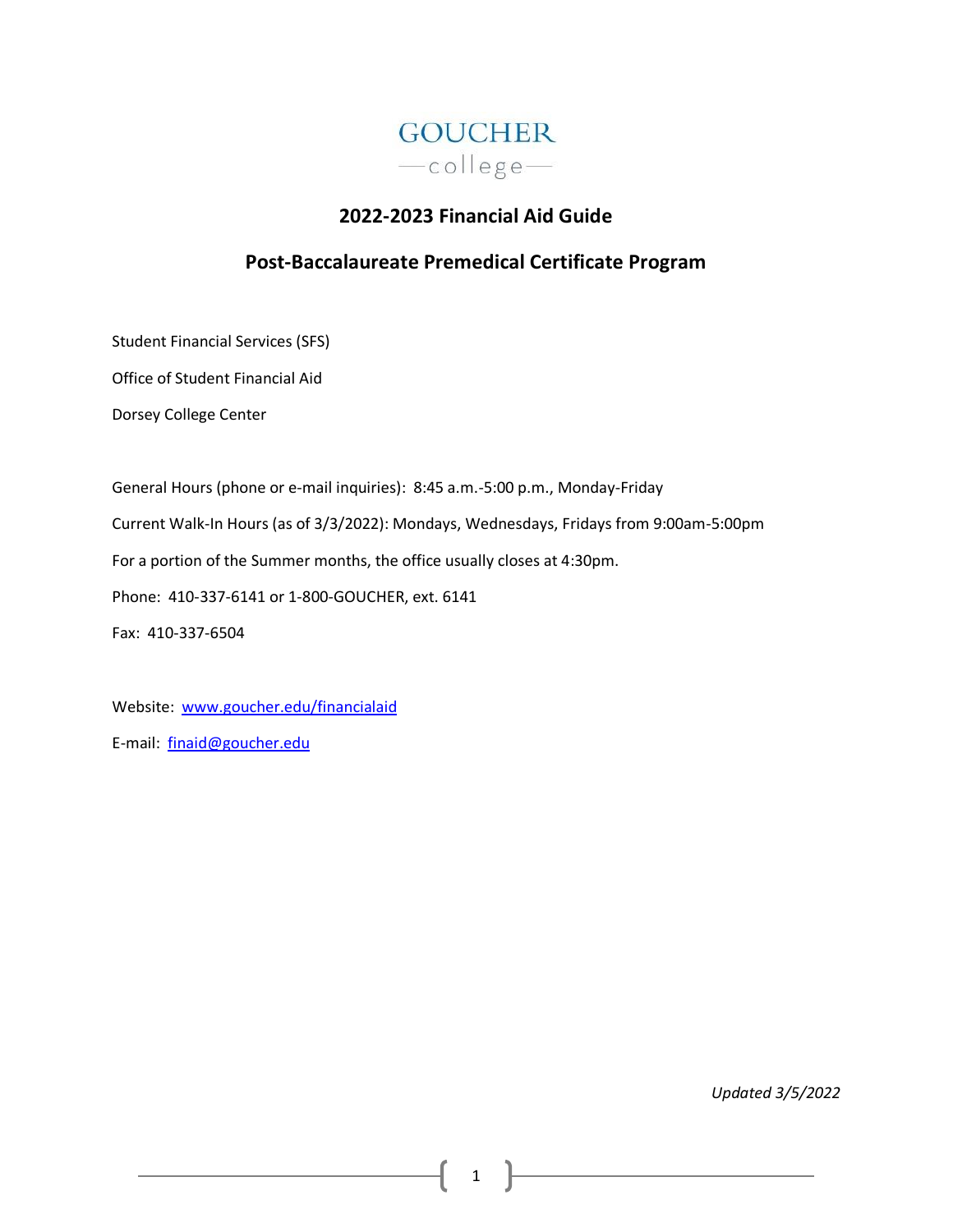# **FINANCIAL AID GUIDE**

Goucher College recognizes the importance of offering financial aid to assist with tuition, fees, and indirect expenses. This guide contains information regarding the financial aid process and programs, including eligibility requirements, a description of the various aid programs, information on financial aid adjustments and the disbursement process, as well as alternative financing options. This guide does not represent all policies regarding financial aid at Goucher College.

For additional general information, visit Goucher's financial aid website at [www.goucher.edu/financialaid.](http://www.goucher.edu/financialaid)

The financial aid page specifically for the PBPM program is: [https://www.goucher.edu/financial](https://www.goucher.edu/financial-aid/apply-for-financial-aid/post-baccalaureate-premedical-program)[aid/apply-for-financial-aid/post-baccalaureate-premedical-program](https://www.goucher.edu/financial-aid/apply-for-financial-aid/post-baccalaureate-premedical-program)

# **THE APPLICATION PROCESS**

# **This is an outline of the most important financial aid steps for the 2022-2023 Academic Year.**

- Complete the FAFSA electronically at<https://studentaid.gov/h/apply-for-aid/fafsa>
	- $\circ$  Post-Bac students beginning in June 2022 must complete the 2022-2023 FAFSA.
	- o Be sure to list Goucher's federal school code: 002073.
	- o Indicate your grade level as '1<sup>st</sup> year graduate' on the FAFSA.
- Coordinate with the financial aid office on your borrowing needs
	- $\circ$  An information sheet of "standard" borrowing plans will become available on or about April 1<sup>st</sup>.
- [Activate your Net Partner](https://www.goucher.edu/financial-aid/net-partner/) account to monitor and review your financial aid.
	- o **New students, please note that you must have received a Goucher ID number from the program office before you can activate your Net Partner account. Students are typically provided with this information in April.**

NOTE: Maryland residents must file the FAFSA by March 1 for Maryland state aid consideration. Several Maryland state aid programs also have a separate application. For more information, please see: [http://www.mhec.state.md.us/preparing/Pages/FinancialAid/index.aspx.](http://www.mhec.state.md.us/preparing/Pages/FinancialAid/index.aspx)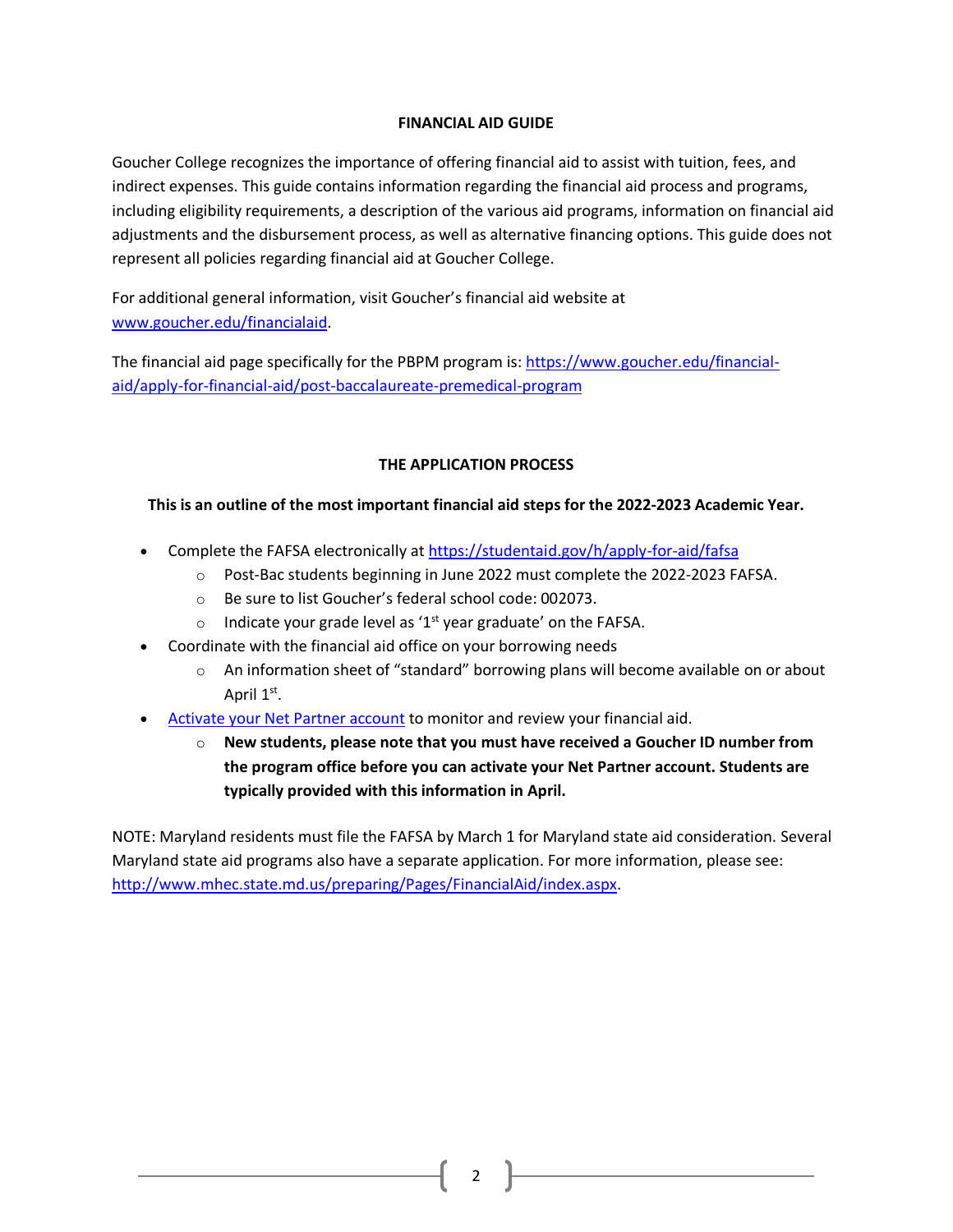# **DETERMINING ELIGIBILITY FOR AID**

#### COST OF ATTENDANCE

The Cost of attendance (COA) is an estimate of the expenses incurred by students during the twelvemonth academic year (summer, fall and spring). The cost of attendance includes direct institutional charges (tuition, and fees) and estimates of indirect expenses (room and board, transportation, books, supplies, miscellaneous living expenses, off-campus room and board, and loan fees). The cost of attendance is a tool used to help determine an applicant's eligibility for financial aid. **PLEASE NOTE** that these costs **do not take into account accepting the optional health insurance**. If you wish to borrow to help with the optional health insurance costs then please e-mail us to ask about submitting a COA increase request[: finaid@goucher.edu.](mailto:finaid@goucher.edu)

# 2022-2023 Post-Bac Cost of Attendance

| <b>Tuition and Fees</b>               | \$9,888  |
|---------------------------------------|----------|
| Room/Board                            | \$3,600  |
| <b>Books and Supplies</b>             | \$300    |
| Personal Expenses (Transportation and | \$820    |
| Loan Fees)                            |          |
| Total                                 | \$14,608 |

# Summer 2022 - based on 8 credits

#### Fall 2022 - based on 13 credits

| <b>Tuition and Fees</b>               | \$16,068 |
|---------------------------------------|----------|
| Room/Board                            | \$5,400  |
| <b>Books and Supplies</b>             | \$700    |
| Personal Expenses (Transportation and | \$1,750  |
| Loan Fees)                            |          |
| Total                                 | \$23,918 |

#### Spring 2023 - based on 14 credits

| Total                                 | \$25,154 |
|---------------------------------------|----------|
| Loan Fees)                            |          |
| Personal Expenses (Transportation and | \$1,750  |
| <b>Books and Supplies</b>             | \$700    |
| Room/Board                            | \$5,400  |
| <b>Tuition and Fees</b>               | \$17,304 |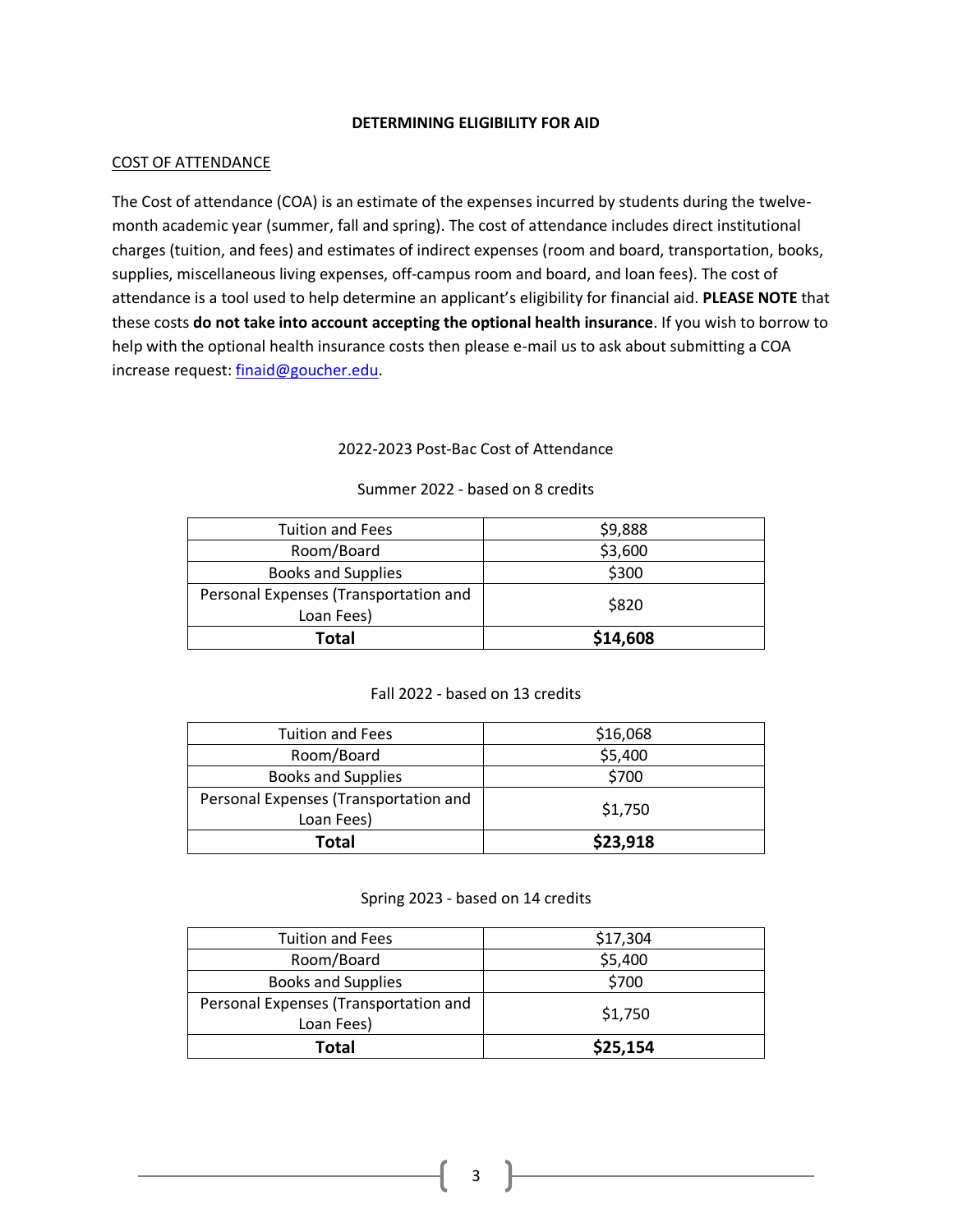# **FINANCIAL AID PROGRAMS**

### [FEDERAL DIRECT UNSUBSIDIZED LOAN PROGRAM](https://studentaid.ed.gov/sa/types/loans)

Post-Bac students who complete the FAFSA and meet eligibility requirements are able to borrow up to \$20,500 in an Unsubsidized Federal Direct Student loan (not need-based). In addition, students may consider other financing options such as a Graduate PLUS loan, a Private Educational loan, or a payment plan. [Payment plan information is available from the Billing Office.](https://www.goucher.edu/billing/payment-options)

Federal Direct Unsubsidized Loans are available to students who meet the federal eligibility requirements, regardless of financial need. Federal loan borrowers are required to complete loan Entrance Counseling and a Master Promissory Note (MPN). Most students will also need to complete the federal Annual Student Loan Acknowledgement (ASLA). These tasks must be completed online at studentloans.gov. An origination fee (subject to change by Congress) is deducted from the loan prior to disbursement.

**Only credits that are required for your degree will be eligible for financial aid.** If you are taking optional courses for personal enrichment, then they are not counted in your enrollment status for determining financial aid eligibility. This is a federal regulation, and not a Goucher policy.

Interest rates are subject to change by Congress. The student is responsible for the interest from the date of disbursement. The interest payments can be deferred while the student is in school. Repayment begins 6 months after the student graduates, leaves school or falls below half-time status (4.5 credits). The standard repayment period is 10 years.

For the most up-to-date information on interest rates and origination fees, please visit: <https://studentaid.ed.gov/sa/types/loans/interest-rates>

#### [FEDERAL DIRECT GRADUATE PLUS LOAN](https://studentaid.ed.gov/sa/types/loans/plus)

Post-Bac students are eligible to apply for a Federal Direct Graduate PLUS Loan. If approved, students may borrow up to the full cost of attendance minus any financial aid. Typically, students will take the maximum available in an unsubsidized loan before applying for a Graduate PLUS loan, because the unsubsidized loan terms are better.

Students [apply for a Graduate PLUS online.](https://studentaid.gov/app/launchPLUS.action?plusType=gradPlus) Our office must have a complete and valid FAFSA on file before a Graduate PLUS loan can be processed.

The Federal Direct Graduate PLUS Loan fixed interest rate is subject to change by Congress. Eligibility is determined by credit history. The credit check is valid for only 180 days. We recommend applying for the full academic year rather than by semester, however **even if a student is approved for the entire year the Department of Education will perform another credit check in a subsequent semester if the original credit check has expired**. (This usually applies to the Spring portion of the loan.) Loan funds are disbursed directly to the student account. An origination fee (subject to change by Congress) is deducted from the loan prior to disbursement.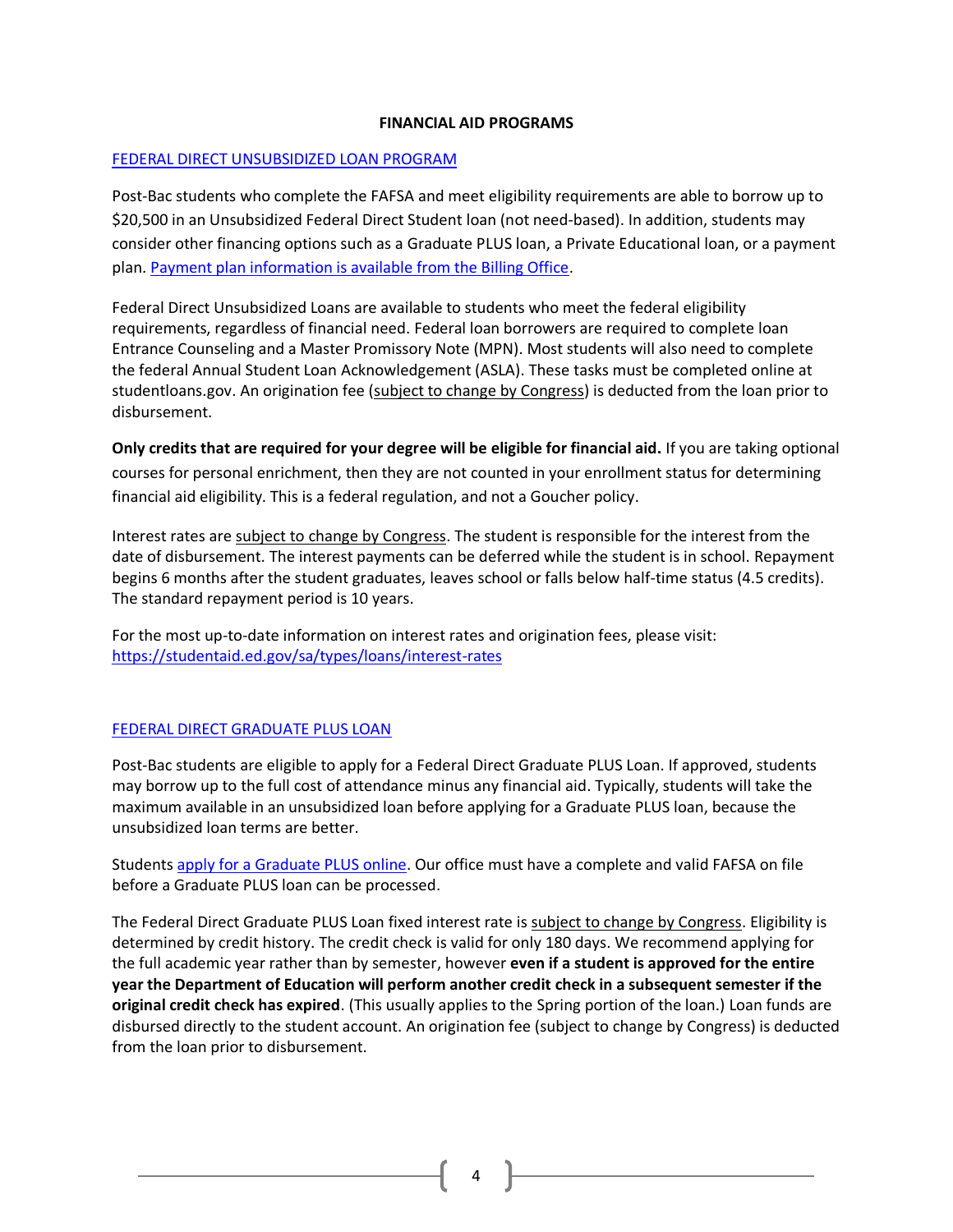The student is responsible for the interest from the date of disbursement. The interest payments can be deferred while the student is in school. Repayment begins 6 months after the student graduates, leaves school or falls below half-time status (4.5 credits). The standard repayment period is 10 years.

If a student is denied a Federal Direct Graduate PLUS loan due to an adverse credit history, the student may appeal the denial or reapply with a credit-worthy endorser. Additional information may be found at [https://studentaid.gov/understand-aid/types/loans/plus.](https://studentaid.gov/understand-aid/types/loans/plus)

#### ANNUAL BORROWING DIRECT LOAN LIMITS FOR STUDENTS

Post-Bac Students \$20,500

#### LIFETIME BORROWING DIRECT LOAN LIMITS: MAXIMUM

Post-Bac Students \$138,500

#### *Tips on Borrowing*

Borrow only what you need to cover your educational and living expenses for the academic year. If you choose to borrow less than the amount you are offered, you must notify the Office of Student Financial Aid, in writing, of the amount you wish to borrow.

Please remember to:

- Set a realistic budget and stick to it.
- Exhaust all alternatives before borrowing.
- Borrow what you need for the year, not the semester.
- Understand your rights and responsibilities as a loan borrower.
- Keep records of all correspondence with your loan servicer.
- Contact your loan servicer about your options if you cannot make a payment.

#### GOUCHER SCHOLARSHIPS

The Post-Bac program offers a limited number of scholarships. There is no separate application process, and the Admissions Committee considers all applicants for these awards.

#### OUTSIDE SCHOLARSHIPS

Outside scholarships provide an additional source of funding for students. Students are encouraged to research and apply for outside sources of funding.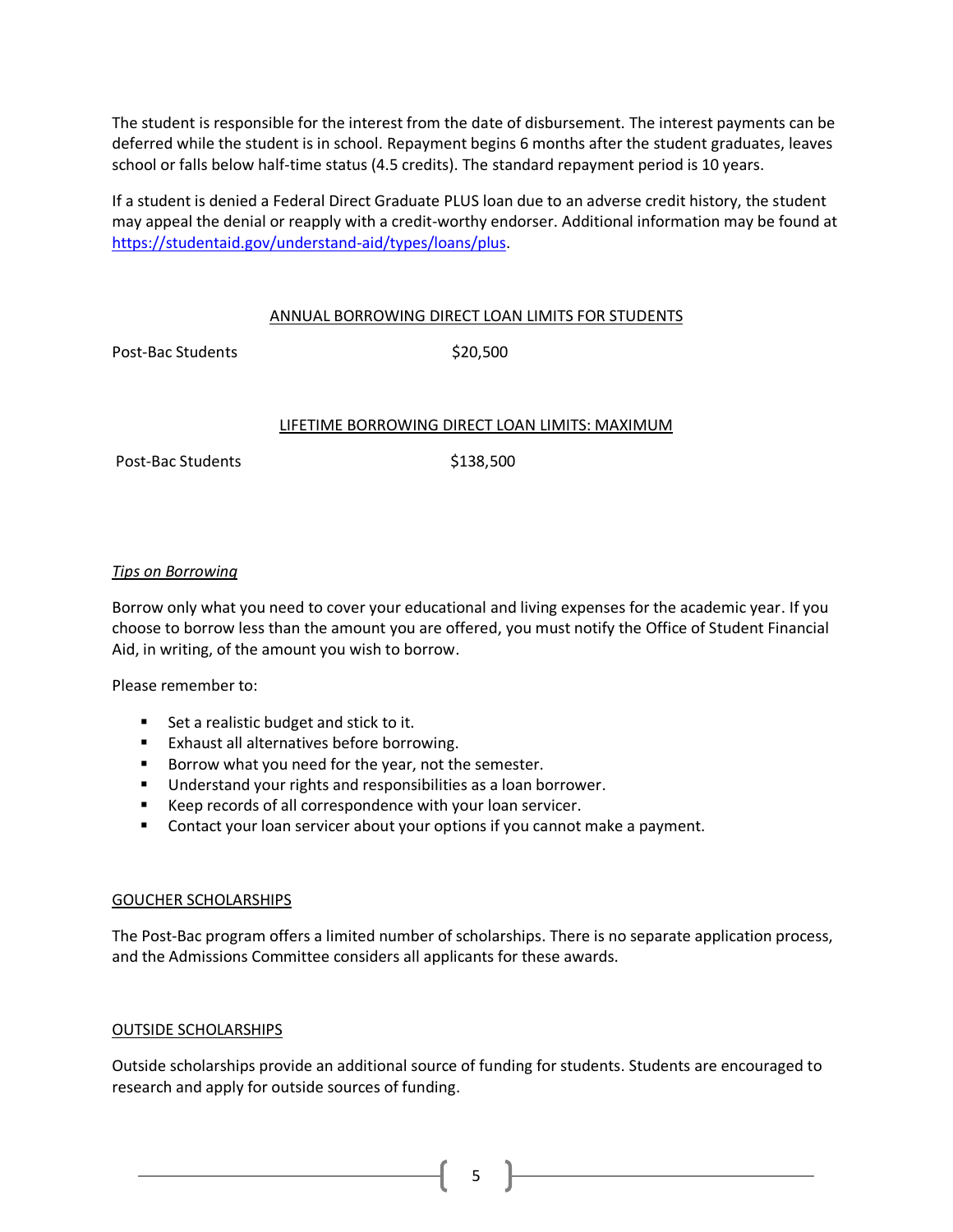Students should never pay a fee for a scholarship search. If in doubt about the integrity of an agency, check it out first with the Better Business Bureau. There are a variety of reputable free scholarship search engines which provide reliable and accurate information. Please see additional resources available on our web page: [https://www.goucher.edu/financial-aid/types-of-financial-aid/outside](https://www.goucher.edu/financial-aid/types-of-financial-aid/outside-scholarships)[scholarships](https://www.goucher.edu/financial-aid/types-of-financial-aid/outside-scholarships)

Students must report all outside scholarships that you expect to receive to the Office of Student Financial Services when you become aware of them. Your financial aid award will be reviewed and may be adjusted according to institutional policies and federal regulations. You will be notified of any adjustments. Total financial aid, including outside scholarships, cannot exceed the cost of attendance.

Outside scholarships include (but are not limited to): Goucher tuition waivers/remission, other employer benefits, merit-based state scholarships, and scholarships from private organizations.

# **AWARD NOTIFICATION**

#### FINANCIAL AID AWARD

Provided our office has a FAFSA on file by March 1<sup>st</sup>, Post-Bac students begin receiving financial aid information around late April. Please inform our office if you will not have the standard enrollment for this program of 8 credits Summer, 13 credits Fall, and 14 credits Spring. Normally, we collect information on your personal borrowing needs and goals before loans are packaged and made available to be accepted or declined. Please e-mail our office to begin coordinating with us on your needs: [finaid@goucher.edu](mailto:finaid@goucher.edu) You will receive an email when your financial aid award may be accessed in the online system, called Net Partner.

# ONLINE FINANCIAL AID SYSTEM – NET PARTNER

Students may track the status of their financial aid documents, review their financial aid award, view any messages associated with their award, and accept or decline financial aid online through Goucher's Net Partner system, [http://www.goucher.edu/financial-aid/net-partner/.](http://www.goucher.edu/financial-aid/net-partner/) All first-time users must create a password using the first-time users' link. **New students, please note that you will not be able to activate your account in Net Partner until you receive your 9-digit Goucher ID number and Goucher email credentials from the program office. This step usually happens in April.**

#### **ADDITIONAL FINANCIAL ASSISTANCE/FINANCING OPTIONS**

#### PRIVATE EDUCATIONAL LOANS

Students may borrow funds up to the cost of attendance minus financial aid (including outside resources) through a private educational loan. Private educational loans, offered by banks, savings and loans, and credit unions, are not federally guaranteed. They are typically the most expensive borrowing option and therefore, should only be considered after eligibility for all federal student and Graduate PLUS Loan options have been determined. Most students will need a credit-worthy co-signer to obtain a private educational loan. All private educational loans are divided into equal disbursements for each semester.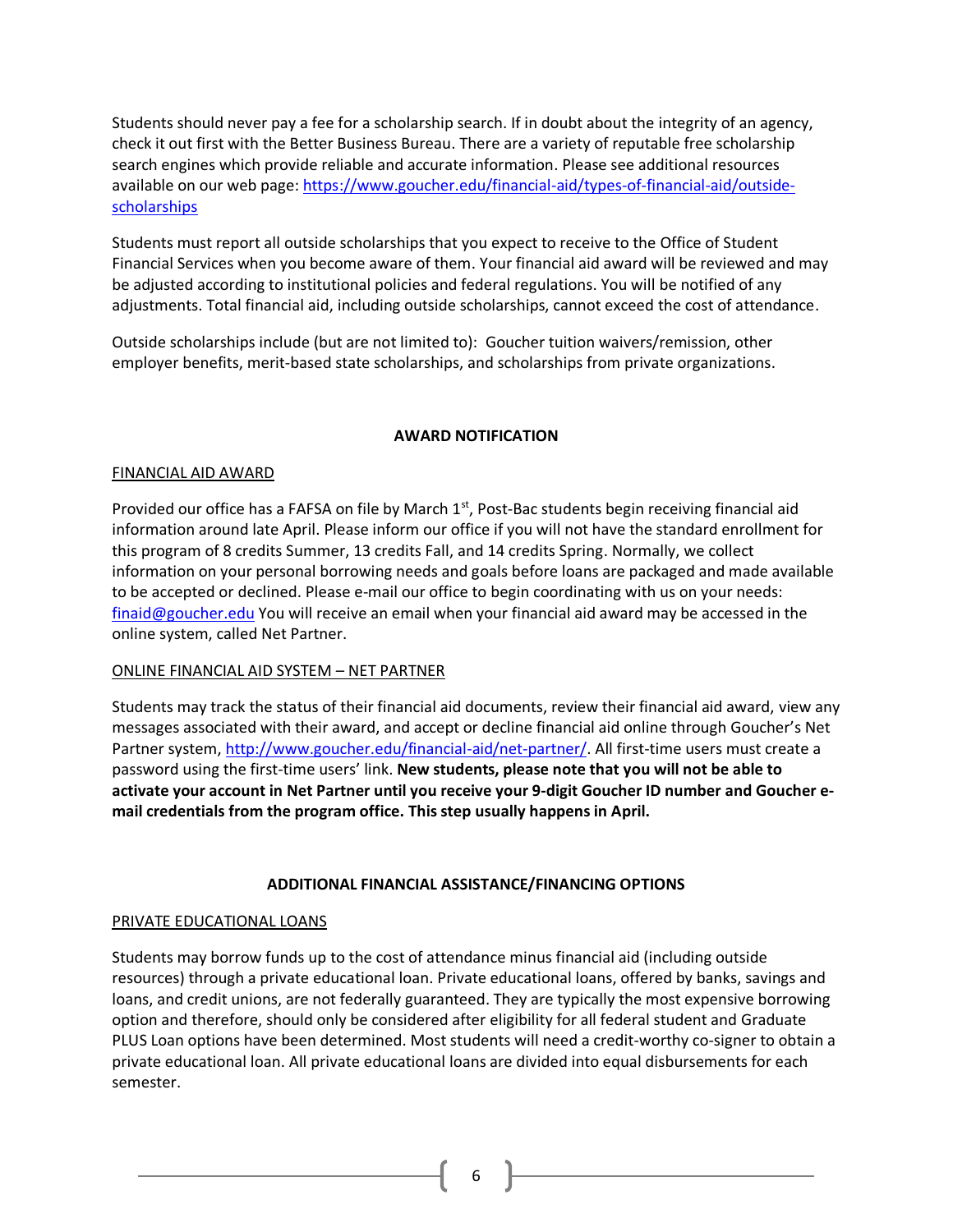The interest rate, terms, and repayment options of these private educational loans vary according to the lender. For this reason, students are encouraged to thoroughly research private educational loans and clearly understand the terms of the loan prior to borrowing. Additional information may be found at [http://www.goucher.edu/financial-aid/loans.](http://www.goucher.edu/financial-aid/loans)

Many states, including Alaska, Connecticut, Maine, Massachusetts, Minnesota, New Jersey, New York, North Carolina, North Dakota, Rhode Island, Texas, and Vermont, have their own private educational loan programs. We recommend that students check with their state higher education agencies about the availability of loans in these states.

# MONTHLY PAYMENT PLAN

Payment plans are available, with additional information available from Goucher's Billing Office. Payments can be spread over 7-10 months (annual plan) or 3-5 months (semester plan). For more information, visit [www.goucher.edu/billing.](http://www.goucher.edu/billing)

# **HIGHER EDUCATION TAX BENEFITS**

Higher education tax benefits may include:

- The American opportunity credit
- The lifetime learning credit
- Student loan interest deduction
- Tax-free treatment of a canceled student loan
- Tax-free student loan repayment assistance
- Tuition and fees deduction

Consult a tax adviser for advice on your eligibility for Higher Education Tax Benefits. More information about tax benefits can be found on the IRS page[: https://www.irs.gov/newsroom/check-out-tax](https://www.irs.gov/newsroom/check-out-tax-benefits-for-higher-education)[benefits-for-higher-education](https://www.irs.gov/newsroom/check-out-tax-benefits-for-higher-education)

# **RECEIVING YOUR AID**

# E-Bill

The Billing Office provides online access only to students' billing statements, as paper statements are no longer being issued. Students and their authorized billing parties will be emailed when their current billing statement is available online, unless there is a zero balance. For more information on E-Billing, granting access, and online payments visit the Billing website at [www.goucher.edu/billing.](http://www.goucher.edu/billing)

The first E-Bill for each semester will display financial aid as anticipated aid. Anticipated aid is replaced with actual financial aid after the drop date in each semester if the awarded aid has been accepted in Net Partner and all required financial aid documents have been received and processed. Private scholarships, tuition benefits, and other aid from outside sources, are applied to the student account

{ 7 }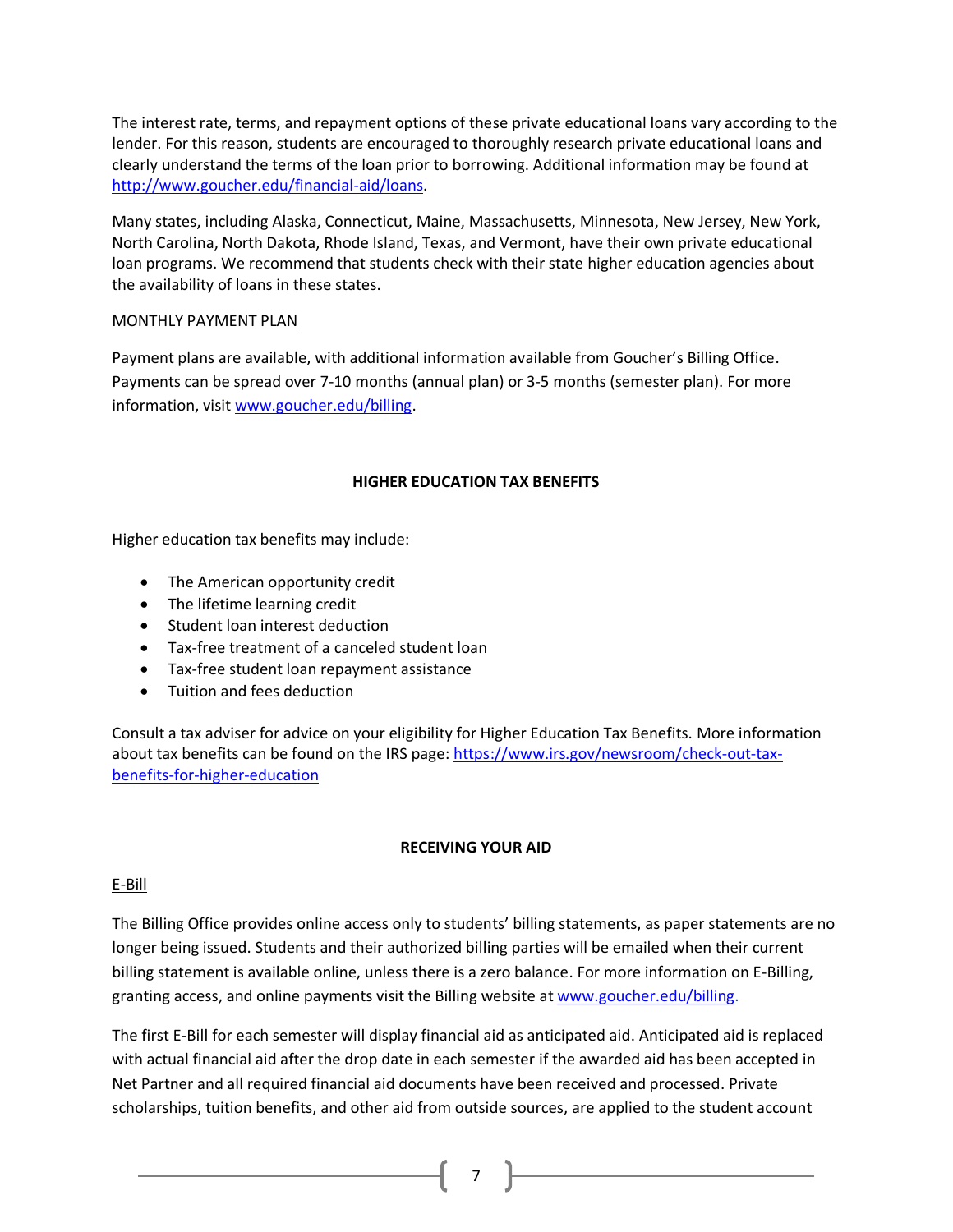upon receipt of a check or electronic funds transfers (EFT). Detailed billing information is available on the billing website. Specific billing questions should be emailed to [billing@goucher.edu.](mailto:billing@goucher.edu)

# REMAINING CHARGES AND FINANCIAL AID REFUNDS

- Any remaining charges after all financial aid is applied must be paid by the statement due date.
- If you have borrowed in excess of your tuition and fees to cover indirect costs like books or living expenses, then you will have a credit on your account after disbursement. This will be issued to you by the billing office as a "refund" check.
- Please follow the Billing Office's [refund request procedures to indicate how you wish them to](https://www.goucher.edu/billing/refund-policy/request-for-refund)  [process the](https://www.goucher.edu/billing/refund-policy/request-for-refund) refund.
	- $\circ$  If you do not make a specific request, the billing office is required to issue a check and send it to the address we have on file.
- **Please remember that you need to plan ahead, as you will not have access to any available loan funds until about 3 weeks after your classes begin.**

# **RETAINING YOUR FINANCIAL AID AWARDS**

# MAINTAINING REQUIRED ENROLLMENT

To retain each type of award, you must maintain enrollment for the required number of credits with regular or pass/fail grading options through the end of the add/drop period. Dropped, audited, waitlisted, and retroactively dropped courses cannot be counted toward required enrollment.

# WITHDRAWING, DROPPING, CANCELING, OR AUDITING CLASSES

It is extremely important that you speak with the Office of Student Financial Aid before reducing your enrollment or changing your course-grading options to audit. Your awards will be canceled or reduced if you fail to maintain the required enrollment. Courses that are audited, canceled, dropped, or retroactively dropped do not count toward required enrollment levels.

# RETURN OF TITLE IV FUNDS

When a student withdraws, drops out, is dismissed or suspended, or takes a leave of absence before completing over 60% of the semester, Goucher must determine the withdrawal date and the amount the Federal Title IV aid the student earned, which includes the amounts that were or could have been disbursed. Federal work study is not included in the amount of Federal Title IV aid earned. The institution is responsible for returning unearned funds to Federal Title IV programs. Note that the student may owe a debit balance to the institution when Title IV funds are returned. The complete Return to Title IV policy is available on the web at [http://www.goucher.edu/financial](http://www.goucher.edu/financial-aid/policies/return-of-federal-title-iv-funds)[aid/policies/return-of-federal-title-iv-funds](http://www.goucher.edu/financial-aid/policies/return-of-federal-title-iv-funds)